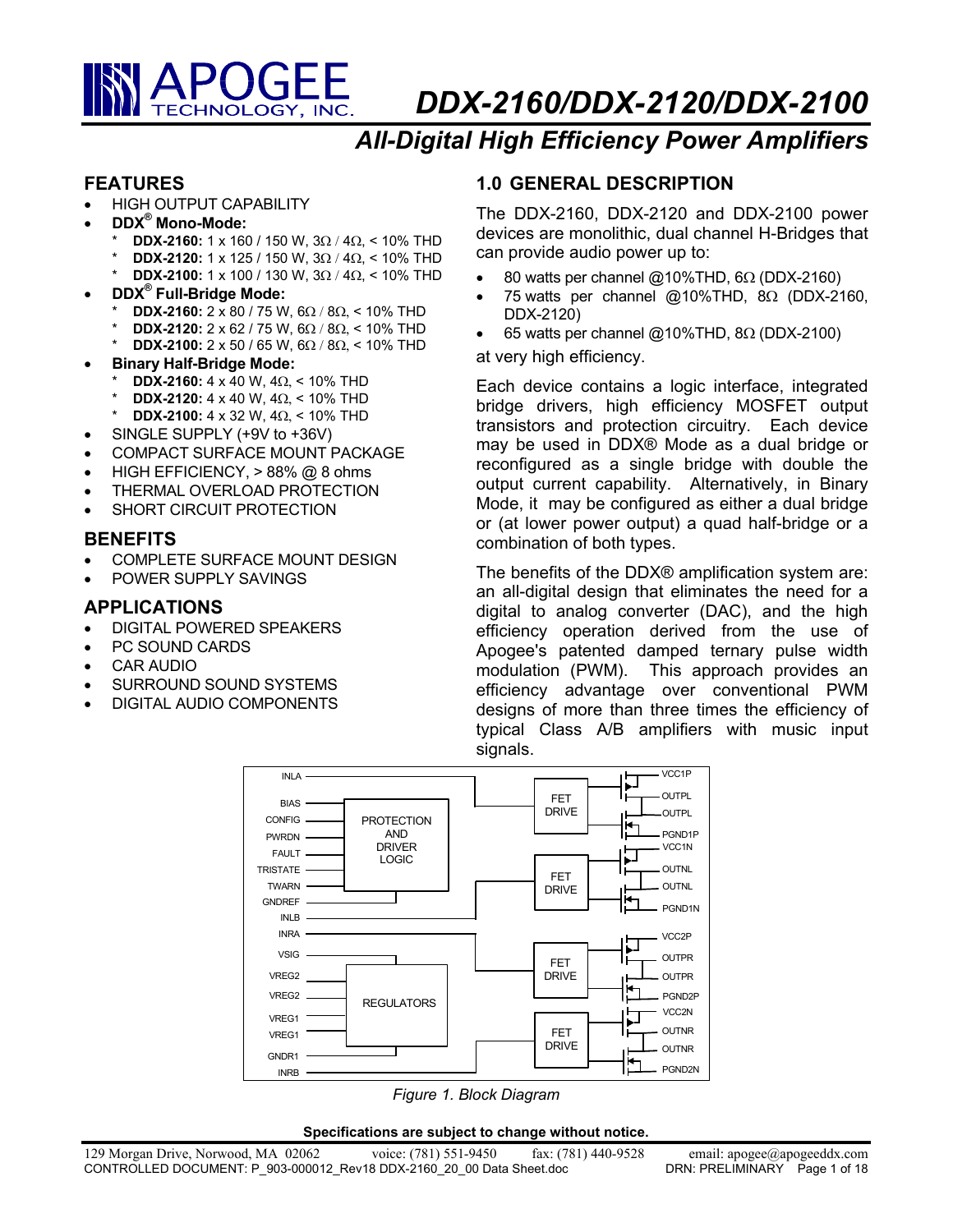

#### **1.1 Absolute Maximum Ratings** [Note 1]

| <b>SYMBOL</b> | <b>PARAMETER</b>                                                           | <b>VALUE</b>    | <b>UNIT</b> |
|---------------|----------------------------------------------------------------------------|-----------------|-------------|
| $\rm V_{CC}$  | Power supply voltage                                                       | 40              |             |
|               | Input logic reference                                                      | $5.5^{\circ}$   |             |
| $P_{TOT}$     | Power Dissipation, $T_{heat\text{-}spreader} = 25^{\circ}C$ [See Figure 4] | 50              | W           |
|               | Operating junction temperature range                                       | 0 to $+150$     |             |
| l stg         | Storage temperature range                                                  | $-40$ to $+150$ |             |

*Note 1 - Permanent device damage may occur if ABSOLUTE MAXIMUM RATINGS are exceeded. Exposure to absolute maximum rating conditions for extended periods may affect device reliability.* 

#### **1.2 Recommended Operating Conditions** [Note 2]

| <b>SYMBOL</b> | <b>PARAMETER</b>      |          | TVD               | <b>MAX</b> | UNIT |
|---------------|-----------------------|----------|-------------------|------------|------|
| Vcc           | Power supply voltage  | 9.0      |                   | 36.0       |      |
|               | Input logic reference | <u>.</u> | $\sqrt{2}$<br>ບ.ບ | ບ.ບ        |      |
|               | Ambient Temperature   |          |                   | 70         |      |

*Note 2 - Performance not guaranteed beyond recommended operating conditions.* 

#### **1.3 Thermal Data**

| <b>SYMBOL</b> | <b>PARAMETER</b>                                 | <b>MIN</b> | TYP | <b>MAX</b> | <b>UNIT</b>   |
|---------------|--------------------------------------------------|------------|-----|------------|---------------|
| $\theta$ J-C  | Thermal resistance junction-case (heat spreader) |            |     | 2.5        | $\degree$ C/W |
| l i-SD        | Thermal shut-down junction temperature           |            | 150 |            |               |
| I WARN        | Thermal warning temperature                      |            | 130 |            |               |
| l hSD         | Thermal shut-down hysteresis                     |            | 25  |            |               |

#### 1.4 Electrical Characteristics. [Refer to circuit in Figure 17] Unless otherwise specified, performance is measured using the DDX-8001/DDX-8229 processor family, Vcc=34V, VL=3.3V, fsw=384kHz, Tc=25°C, RL=8 $\Omega$ .

| <b>SYMBOL</b>                                | <b>PARAMETER</b>                         |              | <b>CONDITIONS</b> |           | <b>MIN</b> | <b>TYP</b> | <b>MAX</b> | <b>UNIT</b>      |
|----------------------------------------------|------------------------------------------|--------------|-------------------|-----------|------------|------------|------------|------------------|
|                                              |                                          | $V_{\rm CC}$ | THD+N             | Rı        |            |            |            |                  |
|                                              | DDX-2160 - Power Per Channel             | 33V          | < 10%             | $3\Omega$ | 160        |            |            |                  |
|                                              | [Note 3] [Note 4]                        |              | $< 1\%$           |           | 125        |            |            |                  |
|                                              | DDX-2160 - Power Per Channel             | 36V          | < 10%             | $4\Omega$ |            | 150        |            |                  |
| $P_{O-DM}$ (DDX®                             | [Note 3] [Note 5]                        |              | $< 1\%$           |           |            | 120        |            |                  |
| Mono Mode)                                   | DDX-2120 - Power Per Channel             | 29V          | < 10%             | $3\Omega$ | 120        |            |            | <b>WRMS</b>      |
| [Figure 19]                                  | [Note 3] [Note 4]                        |              | $< 1\%$           |           | 100        |            |            |                  |
|                                              | DDX-2120 - Power Per Channel             | 36V          | < 10%             | $4\Omega$ |            | 150        |            |                  |
|                                              | [Note 3] [Note 5]                        |              | $1\%$             |           |            | 120        |            |                  |
|                                              | DDX-2100 - Power Per Channel             | 33V          | < 10%             | $4\Omega$ | 130        |            |            |                  |
|                                              | [Note 4]                                 |              | $1\%$             |           | 100        |            |            |                  |
|                                              | DDX-2160 - Power Per Channel<br>[Note 4] | 33V          | < 10%             | $6\Omega$ | 80         |            |            |                  |
|                                              |                                          |              | $1\%$             |           | 62         |            |            |                  |
|                                              | DDX-2160 - Power Per Channel<br>[Note 5] |              | < 10%             | $8\Omega$ |            | 75         |            |                  |
| $P_{O-DF}$ (DDX <sup>®</sup>                 |                                          |              | $1\%$             |           |            | 62         |            |                  |
| Full Bridge                                  | DDX-2120 - Power Per Channel             | 29V          | 10%               | $6\Omega$ | 62         |            |            | W <sub>RMS</sub> |
| Mode)                                        | [Note 4]                                 |              | $1\%$             |           | 50         |            |            |                  |
| [Figure 17]                                  | DDX-2120 - Power Per Channel             | 36V          | < 10%             | $8\Omega$ |            | 75         |            |                  |
|                                              | [Note 5]                                 |              | $1\%$             |           |            | 62         |            |                  |
|                                              | DDX-2100 - Power Per Channel             | 33V          | < 10%             | 8Ω        | 65         |            |            |                  |
|                                              | [Note $4$ ]                              |              | $1\%$             |           | 50         |            |            |                  |
|                                              | DDX-2160 - Power Per Channel             | 36V          | < 10%             | $4\Omega$ |            | 40         |            |                  |
| $P_{O-Bin}$<br>(Binary Half-<br>Bridge Mode) | [Note 5]                                 |              | $< 1\%$           |           |            | 30         |            |                  |
|                                              | DDX-2120 - Power Per Channel             | 36V          | < 10%             | $4\Omega$ |            | 40         |            | W <sub>RMS</sub> |
|                                              | [Note 5]                                 |              | $1\%$             |           |            | 30         |            |                  |
| [Figure 21]                                  | DDX-2100 - Power Per Channel             | 32V          | $~10\%$           | $4\Omega$ | 32         |            |            |                  |
|                                              | [Note $4$ ]                              |              | 1%                |           | 25         |            |            |                  |

*Note 3 – Maximum power limited to < 1 second.* 

*Note 4 – Power Output Limited by Minimum Current Limit.* 

*Note 5 – Power Output Limited by Maximum Voltage Limit.*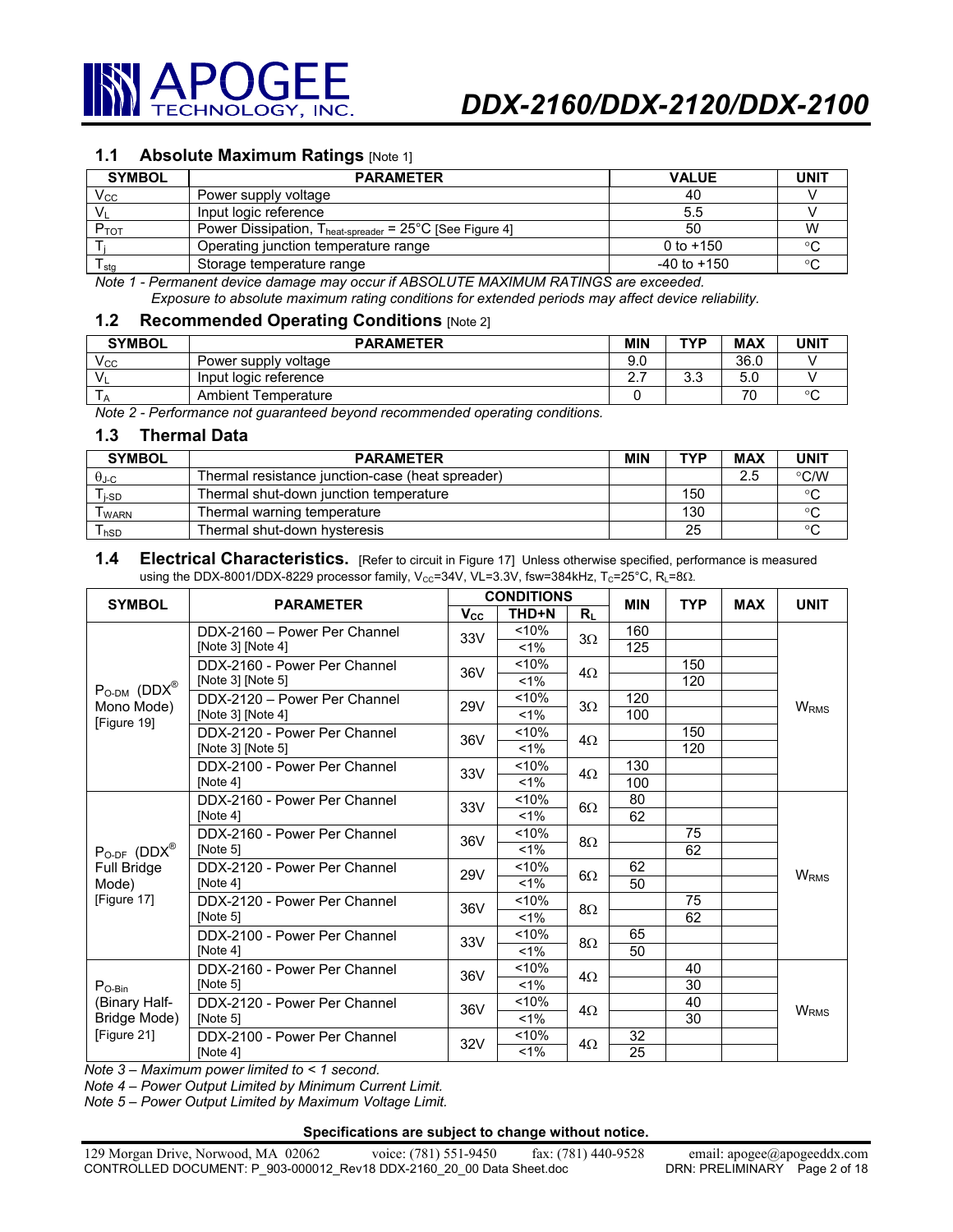

**1.4 Electrical Characteristics** (continued) [Refer to circuit in Figure 17] Unless otherwise specified, performance is measured using the DDX-8001/DDX-8229 processor family, V<sub>cc</sub> =34V, VL=3.3V, fsw=384kHz, T<sub>C</sub>=25°C, R<sub>L</sub>=8Ω.

| <b>SYMBOL</b>    | <b>PARAMETER</b>                                 | <b>CONDITION</b>       | <b>MIN</b>       | <b>TYP</b>      | <b>MAX</b>              | <b>UNIT</b>             |  |
|------------------|--------------------------------------------------|------------------------|------------------|-----------------|-------------------------|-------------------------|--|
|                  | Total Harmonic Distortion + Noise,               | $Po = 1$ Wrms          |                  | 0.04            |                         |                         |  |
|                  | [Note 6]                                         | $Po = 50$ Wrms         |                  | 0.13            |                         |                         |  |
| THD+N            | Total Harmonic Distortion + Noise,               | $Po = 1$ Wrms          |                  | 0.08            |                         | $\%$                    |  |
|                  | [Note 7]                                         | $Po = 50$ Wrms         |                  | 0.20            |                         |                         |  |
|                  | Signal to Noise Ratio,                           |                        |                  |                 |                         |                         |  |
|                  | DDX <sup>®</sup> Mode                            |                        |                  | 100             |                         |                         |  |
|                  | Signal to Noise Ratio,                           |                        |                  |                 |                         |                         |  |
| <b>SNR</b>       | Binary Half-Bridge Mode, [Note 6]                | A-Weighted             |                  | 92              |                         | dB                      |  |
|                  | Signal to Noise Ratio,                           |                        |                  | 85              |                         |                         |  |
|                  | Binary Half-Bridge Mode, [Note 7]                |                        |                  |                 |                         |                         |  |
|                  | Peak Efficiency, DDX <sup>®</sup> Mode           | Po=2 x 50 W, $8\Omega$ |                  | 88              |                         |                         |  |
| η                | Peak Efficiency,                                 | Po=4 x 25 W, $4\Omega$ |                  | 85              |                         | $\%$                    |  |
|                  | <b>Binary Half-Bridge Mode</b>                   |                        |                  |                 |                         |                         |  |
|                  | Speaker Output Short-Circuit                     | DDX-2160               | 4.5              | 6               | 8                       |                         |  |
| $I_{SC}$         | Protection Limit per Bridge [Note 8]             | <b>DDX-2120</b>        | 4.0              | 6               | $\overline{\mathbf{8}}$ | A                       |  |
|                  |                                                  | <b>DDX-2100</b>        | $\overline{3.5}$ | 6               | $\overline{8}$          |                         |  |
| $R_{ds-on}$      | Power MOSFET output resistance                   | $I_d = 1A$             |                  | 200             | 270                     | $m\Omega$               |  |
| gм               | Power Nchannel R <sub>ds-on</sub> matching       | $I_d = 1A$             | 95               |                 |                         | $\frac{0}{0}$           |  |
| $g_{\mathsf{P}}$ | Power Pchannel R <sub>ds-on</sub> matching       | $I_d = 1A$             | 95               |                 |                         | $\%$                    |  |
| $I_{dss}$        | Power Pchannel/Nchannel leakage                  | $V_{\text{CC}}$ = 35 V |                  |                 | 50                      | uA                      |  |
| UVL              | Under-voltage Lockout Threshold                  |                        |                  | $\overline{7}$  | 9                       | $\overline{\mathsf{v}}$ |  |
| $I_{PD}$         | V <sub>CC</sub> supply current, Power-down       | $PWRDN = 0$            |                  | $\overline{1}$  | 3                       | mA                      |  |
| $I_{CC-tri}$     | V <sub>CC</sub> supply current, Tri-state        | TRISTATE = 0           |                  | $\overline{22}$ |                         | mA                      |  |
|                  | $DDX^{\circledast}$ mode $V_{CC}$ supply current | 2-Channel switching at |                  | 86              |                         |                         |  |
| $I_{\rm CC}$     |                                                  | 384kHz.                |                  |                 |                         | mA                      |  |
|                  | Binary mode V <sub>CC</sub> supply current       | 4-Channel switching at |                  | 103             |                         |                         |  |
|                  |                                                  | 384kHz.                |                  |                 |                         |                         |  |
| $t_{on}$         | Turn-on delay time                               | Resistive load         |                  |                 | 100                     | ns                      |  |
| $t_{\rm off}$    | Turn-off delay time                              | Resistive load         |                  |                 | 100                     | ns                      |  |
| $t_r$            | Rise time                                        | Resistive load         |                  |                 | 25                      | ns                      |  |
| $t_f$            | Fall Time                                        | Resistive load         |                  |                 | $\overline{25}$         | ns                      |  |
|                  | Low logic input voltage:                         | $V_L = 2.7V$           | 0.7              |                 |                         |                         |  |
|                  | PWRDN, TRISTATE pins                             | $V_L = 3.3V$           | 0.8              |                 |                         |                         |  |
| $V_{IL}$         |                                                  | $V_L = 5.0V$           | 0.85             |                 |                         | V                       |  |
|                  | Low logic input voltage:                         | $V_L = 2.7V$           | 1.05             |                 |                         |                         |  |
|                  | INLA, INLB, INRA, INRB pins                      | $V_L = 3.3V$           | 1.35             |                 |                         |                         |  |
|                  |                                                  | $V_L = 5.0V$           | 2.2              |                 |                         |                         |  |
|                  | High logic input voltage:                        | $V_L = 2.7V$           |                  |                 | 1.5                     |                         |  |
|                  | PWRDN, TRISTATE pins                             | $V_L = 3.3V$           |                  |                 | 1.7                     |                         |  |
| V <sub>IH</sub>  |                                                  | $V_L = 5.0V$           |                  |                 | 1.85                    | V                       |  |
|                  | High logic input voltage:                        | $V_L = 2.7V$           |                  |                 | 1.65                    |                         |  |
|                  | INLA, INLB, INRA, INRB pins                      | $V_L = 3.3V$           |                  |                 | 1.95                    |                         |  |
|                  |                                                  | $V_L = 5.0V$           |                  |                 | 2.8                     |                         |  |
| <b>I</b> fault   | Output Sink Current, FAULT,<br><b>TWARN</b> pins | <b>Fault Active</b>    |                  | $\mathbf 1$     |                         | mA                      |  |
| $P_{Wmin}$       | Minimum output pulse width                       | No load                | 70               |                 | 150                     | ns                      |  |

*Note 6 – Performance Characteristics obtained using a DDX-8001/DDX-8229 controller.* 

*Note 7 - Performance Characteristics obtained using a DDX-8000/DDX-8228 controller.* 

*Note 8 – If used in single BTL (Mono Mode) configuration, the device may not be short-circuit protected.*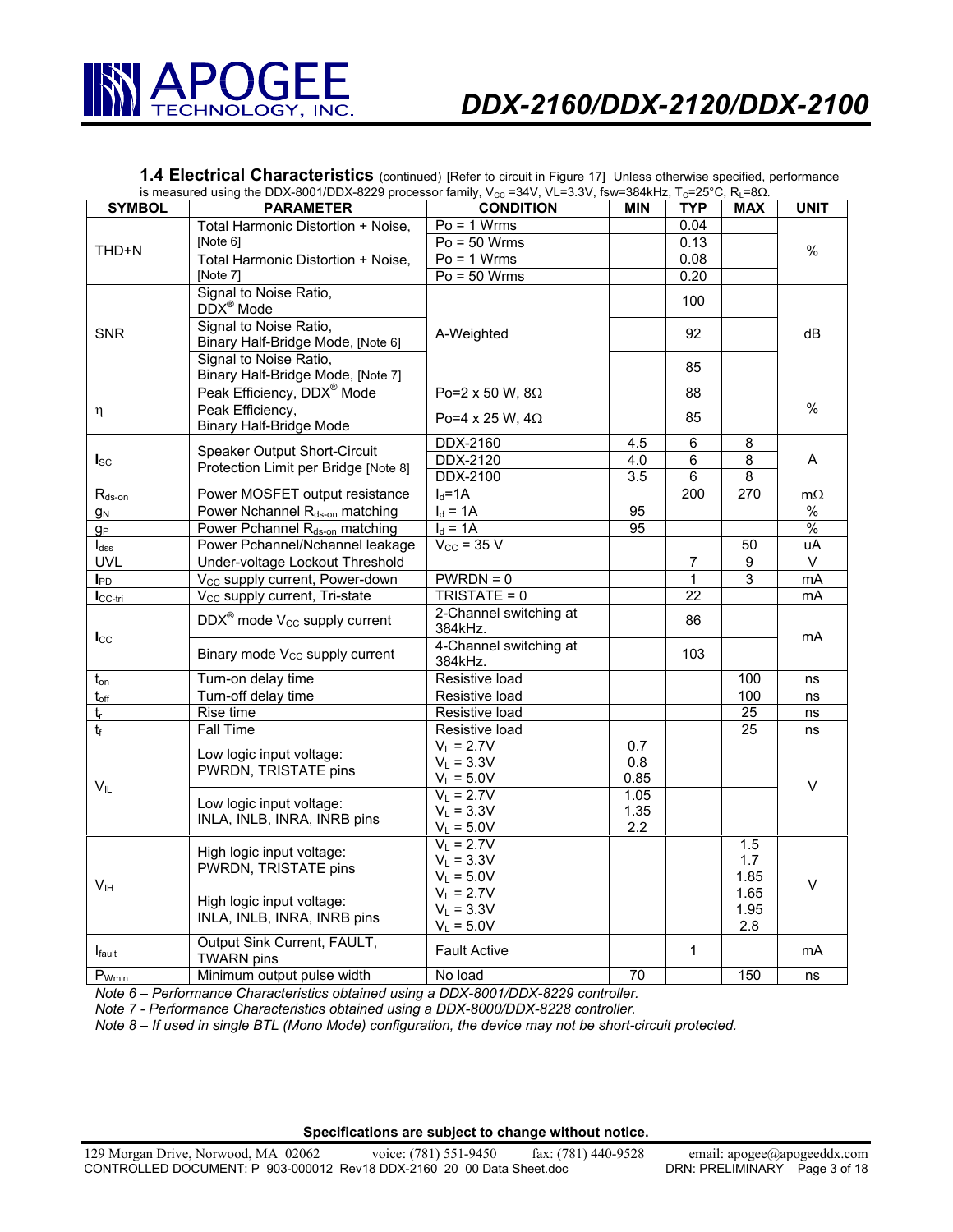

#### **1.5 Logic Truth Table**

| <b>TRISTATE</b> | <b>InxA</b> | <b>INxB</b> | <b>OUTPx</b> | <b>OUTNx</b> | <b>OUTPUT MODE</b> |
|-----------------|-------------|-------------|--------------|--------------|--------------------|
|                 |             |             | <b>OFF</b>   | OFF          | Hi-Z               |
|                 |             |             | <b>GND</b>   | <b>GND</b>   | <b>DAMPFD</b>      |
|                 |             |             | <b>GND</b>   | <b>VCC</b>   | <b>NEGATIVE</b>    |
|                 |             |             | <b>VCC</b>   | <b>GND</b>   | <b>POSITIVE</b>    |
|                 |             |             | <b>VCC</b>   | <b>VCC</b>   | Not Used           |

# **2.0 DDX-2160, DDX-2120 and DDX-2100 Pin Function Description:**

#### **2.1 PWM Inputs**

|             | Pin No. | <b>Description</b>         |
|-------------|---------|----------------------------|
| <b>INLA</b> | 29      | Left A logic input signal  |
| <b>INLB</b> | 30      | Left B logic input signal  |
| <b>INRA</b> | 31      | Right A logic input signal |
| <b>INRB</b> | 32      | Right B logic input signal |

## **2.2 Control/Miscellaneous**

| <b>Pin Name</b>  | Pin No. | <b>Description</b>                                                                          |
|------------------|---------|---------------------------------------------------------------------------------------------|
| <b>PWRDN</b>     | 25      | Power Down (0=Shutdown, 1= Normal).                                                         |
| <b>TRI-STATE</b> | 26      | Tri-State (0=All MOSFETS Hi-Z, 1=Normal).                                                   |
| FAULT [Note 9]   | 27      | Fault output indicator; Overcurrent, Overvoltage or Overtemperature<br>(0=Fault, 1=Normal). |
| TWARN [Note 9]   | 28      | Thermal warning output<br>(0=Warning $T_J$ >= 130°C, 1=Normal).                             |
| CONFIG [Note 10] | 24      | Configuration (0=Normal, 1=Parallel operation for mono).                                    |
| <b>NC</b>        | 18      | Do not connect.                                                                             |

*Note 9: FAULT and TWARN outputs are open-drain* 

*Note 10: Connect CONFIG Pin 24 to VREG1 Pins 21, 22 to implement single bridge (mono mode) operation for high current.* 

#### **2.3 Power Outputs for DDX<sup>®</sup> Mode or Binary Full Bridge Mode [Note 11]**

| <b>Pin Name</b> | Pin No. | <b>Description</b>               |
|-----------------|---------|----------------------------------|
| OUTPL           | 16.17   | Left output, positive reference  |
| OUTNL           | 10.11   | Left output, negative reference  |
| <b>OUTPR</b>    | 8.9     | Right output, positive reference |
| <b>OUTNR</b>    | 2, 3    | Right output, negative reference |

*Note 11: DDX® outputs are bridged. The outputs OUTPx produce signals in phase with the input.* 

#### **2.4 Power Outputs for Binary Half-Bridge Mode** [Note 12]

| <b>Pin Name</b> | Pin No. | <b>Description</b>             |
|-----------------|---------|--------------------------------|
| <b>OUTNR</b>    | 2.3     | CH4 output, positive reference |
| <b>OUTPR</b>    | 8.9     | CH3 output, positive reference |
| <b>OUTNL</b>    | 10.11   | CH2 output, positive reference |
| <b>OUTPL</b>    | 16.17   | CH1 output, positive reference |

*Note 12: Half-Bridge Binary Mode outputs are NOT bridged. All outputs produce signals in phase with the input.*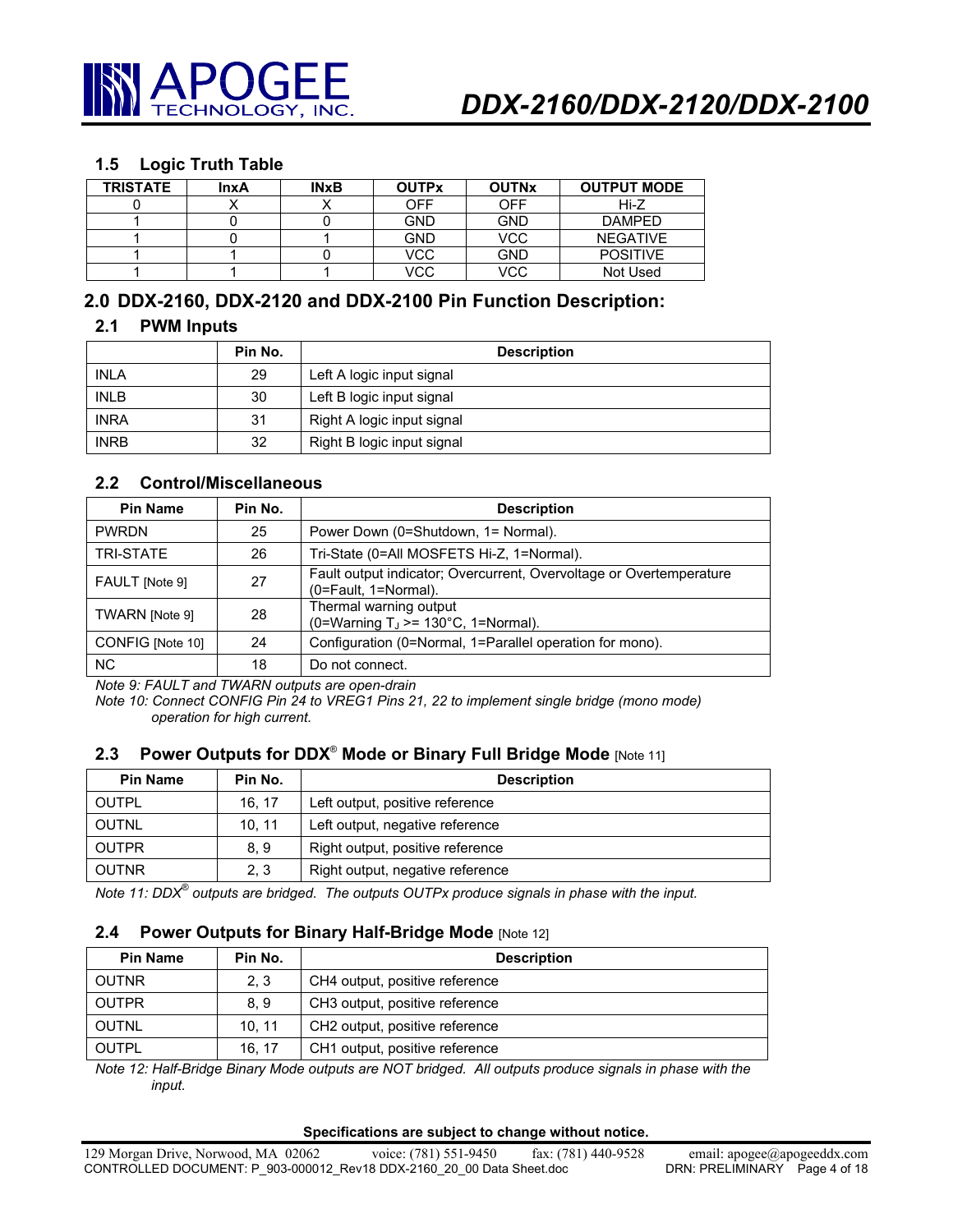

#### **2.5 Power Supplies**

| <b>Pin Name</b>       | Pin No.      | <b>Description</b>                                    |
|-----------------------|--------------|-------------------------------------------------------|
| VCC [1P, 1N, 2P, 2N]  | 4, 7, 12, 15 | Power                                                 |
| PGND [1P, 1N, 2P, 2N] | 5, 6, 13, 14 | Power grounds                                         |
| VREG1                 | 21, 22       | Internal regulator voltage requires bypass capacitor. |
| VREG2                 | 33, 34       | Internal regulator voltage requires bypass capacitor. |
| <b>VSIG</b>           | 35, 36       | Signal Positive supply.                               |
| VL [Note 13]          | 23           | Logic reference voltage.                              |
| <b>GNDREF</b>         | 19           | Logic reference ground.                               |
| <b>GNDS</b>           |              | Substrate ground.                                     |
| GNDR1                 | 20           | Internal regulator ground.                            |

*Note 13: VL (Logic Reference Voltage) is recommended to be powered and stable prior to Vcc achieving > 7V to assure proper power up sequence. VL is recommended to remain powered and stable until after Vcc has decayed below 7V during power removal.*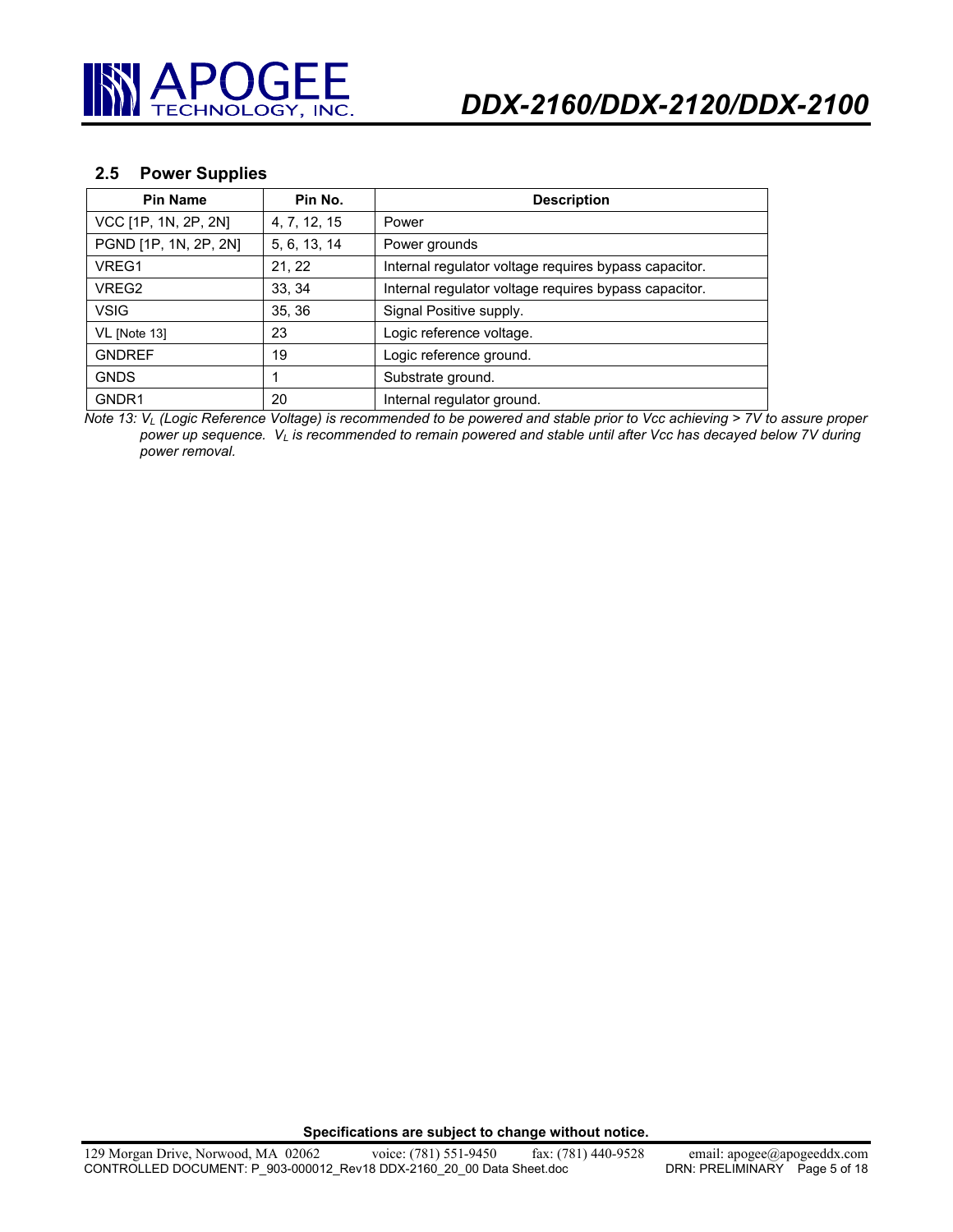

# **3.0 DDX-2160, DDX-2120 and DDX-2100 POWER DEVICES**

The DDX-2160, DDX-2120 and DDX-2100 Power Devices are dual channel H-Bridges that can deliver more than 80/75/65 watts per channel (<10%THD) of audio output power at very high efficiency. They convert both  $DDX^{\circledast}$  and binary-controlled PWM signals into audio power at the load. Each includes a logic interface, integrated bridge drivers, high efficiency MOSFET outputs, and thermal and short circuit protection circuitry. In DDX® mode, two logic level signals per channel are used to control high-speed MOSFET switches to connect the speaker load to the input supply or to ground in a bridge configuration, according to Apogee's patented damped ternary PWM. In Binary Mode operation, both Full Bridge and Half Bridge Modes are supported. These devices include over-current and thermal protection as well as under-voltage lockout with automatic recovery. A thermal warning status is also provided.



*Figure 2 - DDX-2160, DDX-2120 and DDX-2100 Block Diagram, Full- Bridge DDX® or Binary Modes* 



*Figure 3 - DDX-2160, DDX-2120 and DDX-2100 Block Diagram, Binary Half-Bridge Mode* 

# **3.1 Logic Interface and Decode**

The DDX-2160, DDX-2120 and DDX-2100 power outputs are controlled using one or two logic level timing signals. In order to provide a proper logic interface, the  $V_1$  input must operate at the same voltage as the  $DDX^{\circledast}$  controller logic supply. VL (Logic Reference Voltage) is recommended to be powered and stable prior to Vcc achieving > 7V to assure proper power up sequence. VL is recommended to remain powered and stable until after Vcc has decayed below 7V during power removal.

## **3.2 Protection Circuitry**

The DDX-2160, DDX-2120 and DDX-2100 include protection circuitry for over-current and thermal overload conditions. A thermal warning pin TWARN is activated low (open-drain MOSFET) when the IC temperature exceeds 130°C, in advance of the thermal shutdown protection. When a fault condition is detected (logical OR of over-current and thermal), an internal fault signal acts to immediately disable the output power MOSFETs, placing both H-bridges in a high impedance state. At the same time an open-drain MOSFET connected to the FAULT pin is switched on.

There are two possible modes subsequent to activating a fault. The first is a SHUTDOWN mode. With FAULT (pull-up resistor) and TRI-STATE pins independent, an activated fault will disable the device, signaling low at the FAULT output. The device may subsequently be reset to normal operation by toggling the TRI-STATE pin from High to Low to High using an external logic signal.

The second is an AUTOMATIC recovery mode. This is depicted in the application circuit in Figure 17. The FAULT and TRI-STATE pins are shorted together and connected to a time constant circuit comprising  $R<sub>T</sub>$  and  $C<sub>T</sub>$ . An activated FAULT will force a reset on the TRI-STATE pin causing normal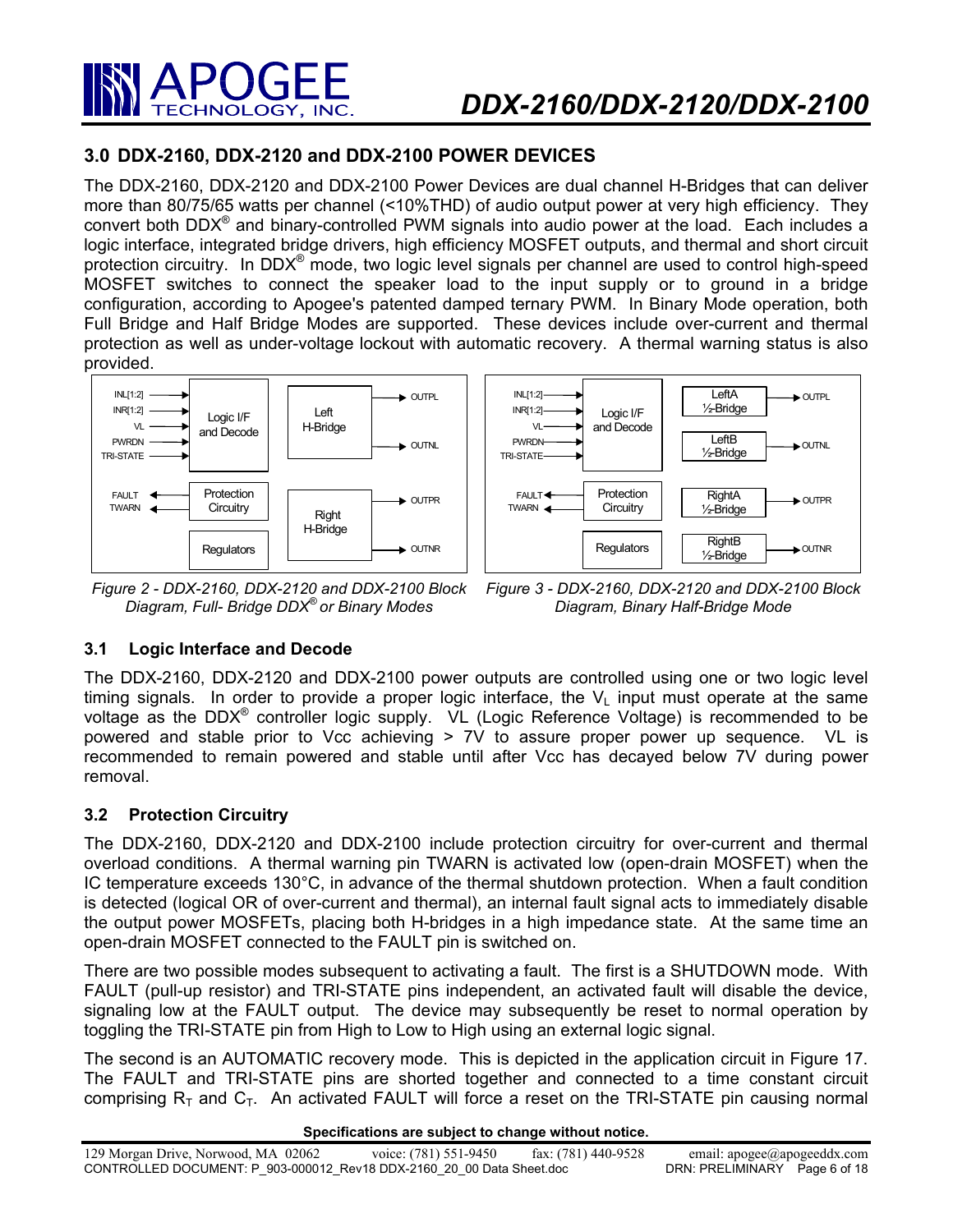

operation to resume following a delay determined by the time constant of the circuit. If the fault condition is still presented, the circuit operation will continue repeating until such time as the fault condition is removed. An increase in the time constant of the circuit will produce a longer recovery interval. Care must be taken in the overall system design so as not to exceed the protection thresholds under normal operation.

## **3.3 Power Outputs**

The DDX-2160, DDX-2120 and DDX-2100 power and output pins are duplicated to provide a low impedance path for the device's bridged outputs. All duplicate power, ground and output pins must be connected for proper operation. The PWRDN or TRI-STATE pins should be used to set all MOSFETS to the Hi-Z state during power-up until the logic power supply,  $V_1$ , is settled.

# **3.4 Parallel Output/High Current Operation**

When using DDX<sup>®</sup> Mode output, the DDX-2160, DDX-2120 and DDX-2100 outputs can be connected in parallel to increase the output current to a load. In this configuration the devices can provide over 160W@3Ω / 150W@4Ω / 130W@4Ω (see Figure 6). This mode is enabled with the CONFIG pin connected to VREG1 and the inputs combined INLA = INLB, INRA = INRB and outputs combined OUTLA = OUTLB, OUTRA = OUTRB.

## **3.5 ADDITIONAL INFORMATION**

## **3.6 Output Filter**

A passive two-pole low-pass filter is used on the DDX-2160, DDX-2120 and DDX-2100 power outputs to reconstruct an analog signal. System performance can be significantly affected by the output filter design and choice of components. (See appnote: AN-15, Component Selection for DDX Amplifiers.) A filter design for 6Ω/8Ω loads is shown in the Typical Application Circuit in Figure 17. Figure 19 shows a filter design for 4 $\Omega$  loads. Figure 23 shows a filter for 1/2 bridge mode, 4 $\Omega$  loads.

#### **3.7 Power Dissipation & Heat Sink Requirements**

The power dissipated within the device will depend primarily on the supply voltage, load impedance, and output modulation level.

The surface mount package of the DDX-2160, DDX-2120 and DDX-2100 include an exposed thermal slug on the top of the device to provide a direct thermal path from the integrated circuit to the heatsink. Careful consideration must be given to the overall thermal design. See Figure 4 for power derating.



*Figure 4 –Power Derating Curve (Typical)* 

|  | Specifications are subject to change without notice. |
|--|------------------------------------------------------|
|--|------------------------------------------------------|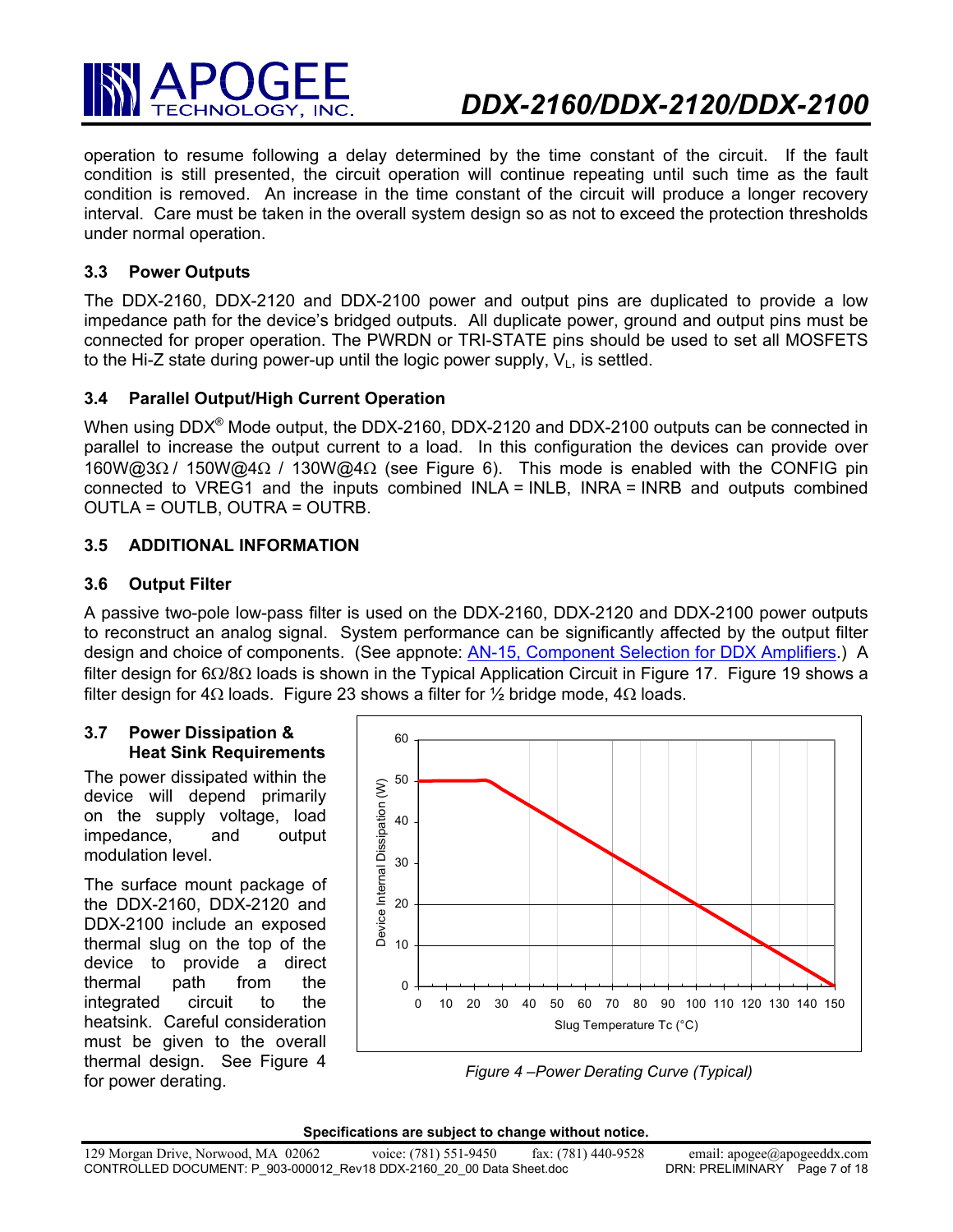

For additional thermal design considerations, see: AN19, Power Device Thermal Calculator.

For additional design considerations with binary mode operation, see application note: AN-16, Applying the DDX-8000/DDX-8228 in Binary Mode.



*Figure 5. Output Power vs. Supply Voltage for Stereo Bridge.* 

Figure 5 shows the full-scale output power (0dB FS digital input with unity amplifier gain) as a function of Power Supply Voltage for 4, 6, and 8 Ohm loads in either DDX<sup>®</sup> Mode or Binary Full Bridge Mode. Output power is constrained for higher impedance loads by the maximum voltage limit of the DDX-2160, DDX-2120 and DDX-2100 ICs and by the over-current protection limit for lower impedance loads. The minimum threshold for the over-current protection circuit is 4.5/4.0/3.5A (at 25 °C) but the typical threshold is 6A. Solid curves depict typical output power capability of each device. Dotted and dashed curves depict the output power capability constrained to the minimum current specification of for the DDX-2100, DDX-2120 and DDX-2160 respectively. The output power curves assume proper thermal management of the power device's internal dissipation. See Figure 4.

#### **Specifications are subject to change without notice.**  *NOTE: Output power at 10% THD is approximately 30% higher.*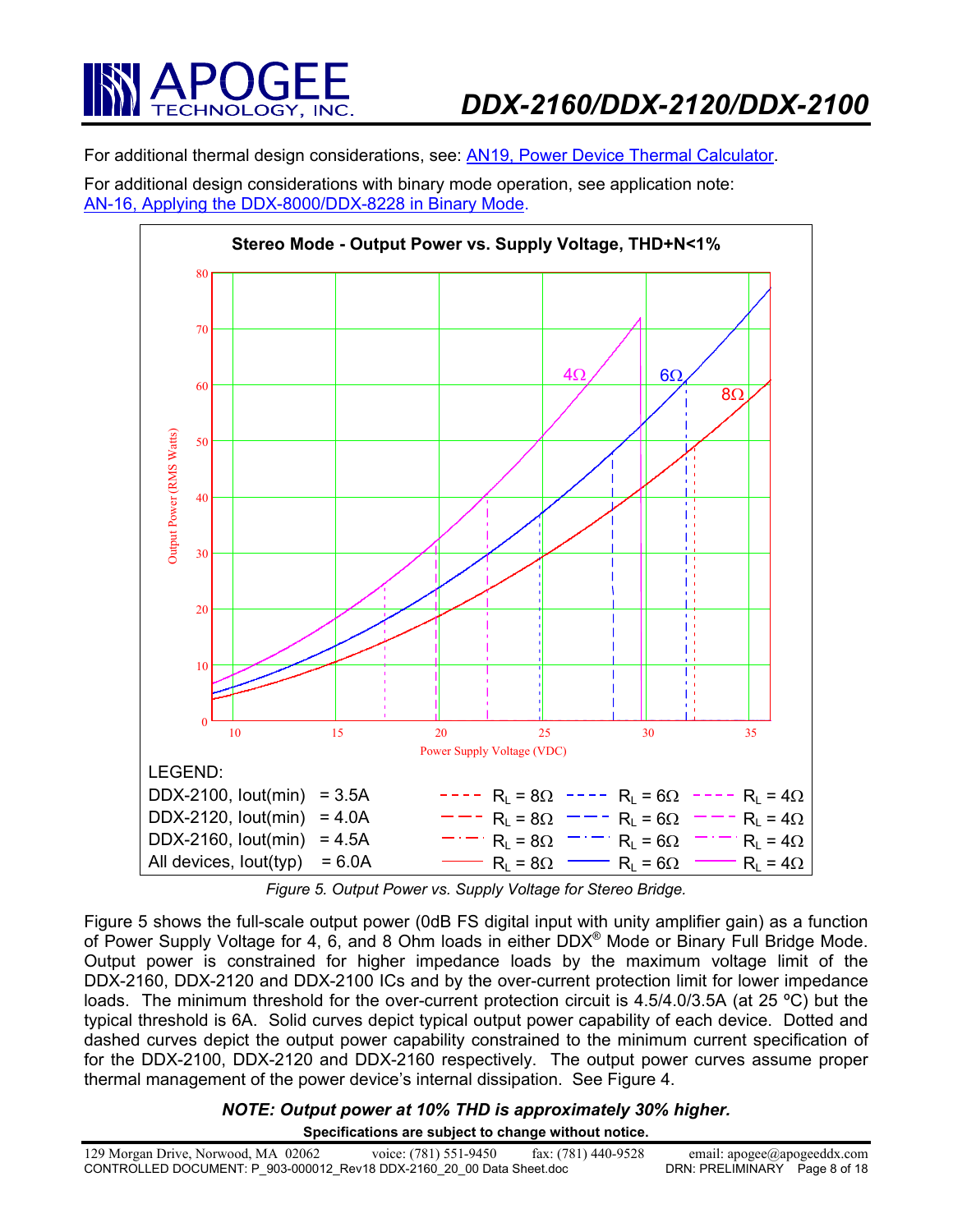



*Figure 6. Mono Bridge Output, DDX® Mode Only, Power vs Supply <1% THD.* 

Figure 6 depicts the mono mode output power as a function of power supply voltages for loads of 2, 3, and 4 Ohms. The same current limit observations from Figure 5 apply, except output current is 9A/8A/7A minimum, 12A typical in mono bridge configuration. Solid curves depict typical performance and dotted and dashed curves depict the minimum current limit for the DDX-2100, DDX-2120 and DDX-2160 respectively. Again, the output power curves assume proper thermal management of the power device's internal dissipation.

# *NOTE: Output power at 10% THD is approximately 30% higher.*

**Specifications are subject to change without notice.**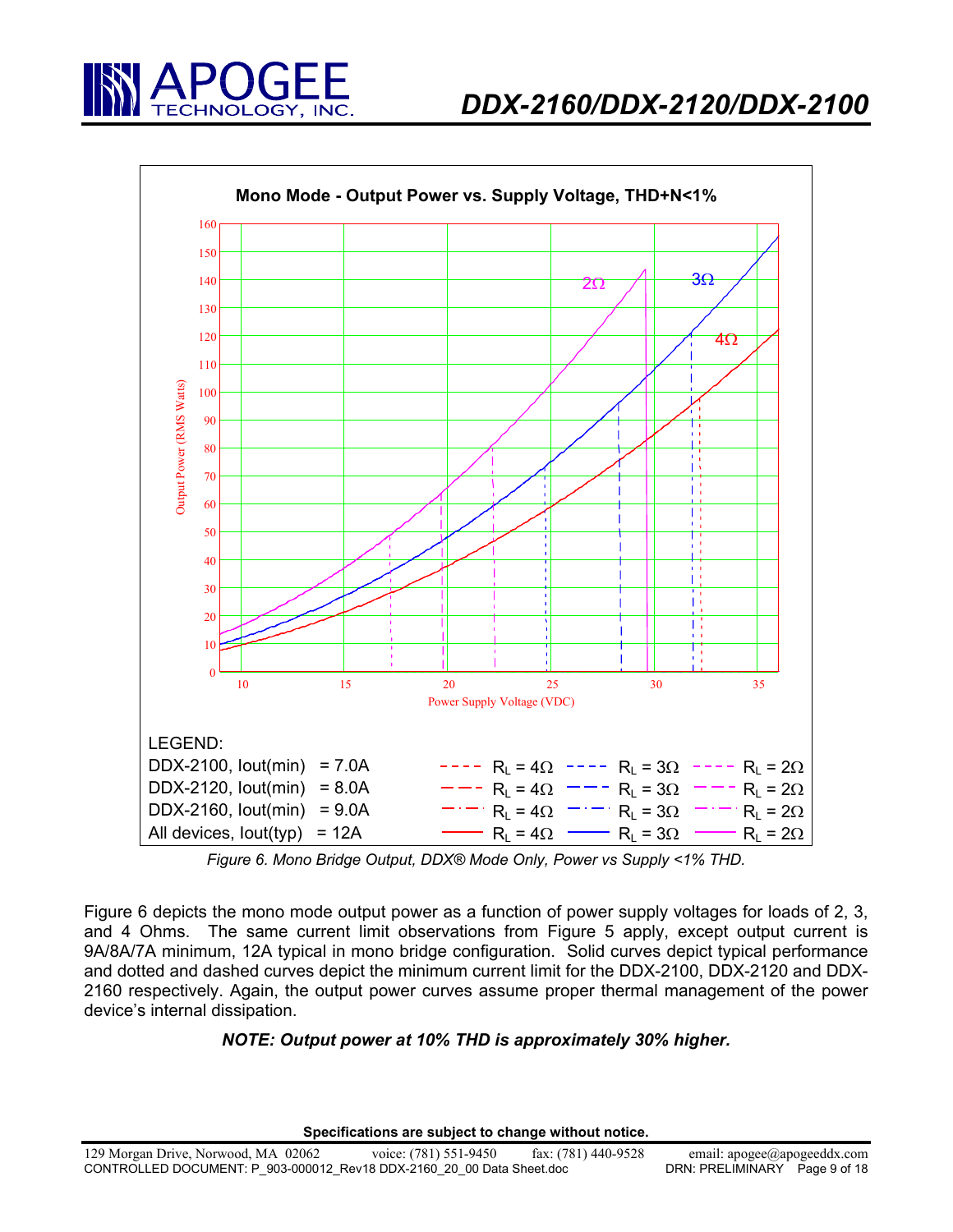





*Figure 7. Half-Bridge Binary Mode Output Power vs Supply <1% THD (NOTE: Curves taken at f = 1 kHz and using a 330uF blocking capacitor.)* 

Figure 7 depicts the output power as a function of power supply voltages for loads of 4, 6, and 8 Ohms when the DDX-2160, DDX-2120 and DDX-2100 are operated in a half-bridge Binary Mode. Solid curves depict typical performance and dotted and dashed curves depict the minimum current limit for the DDX-2100, DDX-2120 and DDX-2160 respectively. Once again, the output power curves assume proper thermal management of the power device's internal dissipation.

## *NOTE: Output power at 10% THD is approximately 30% higher.*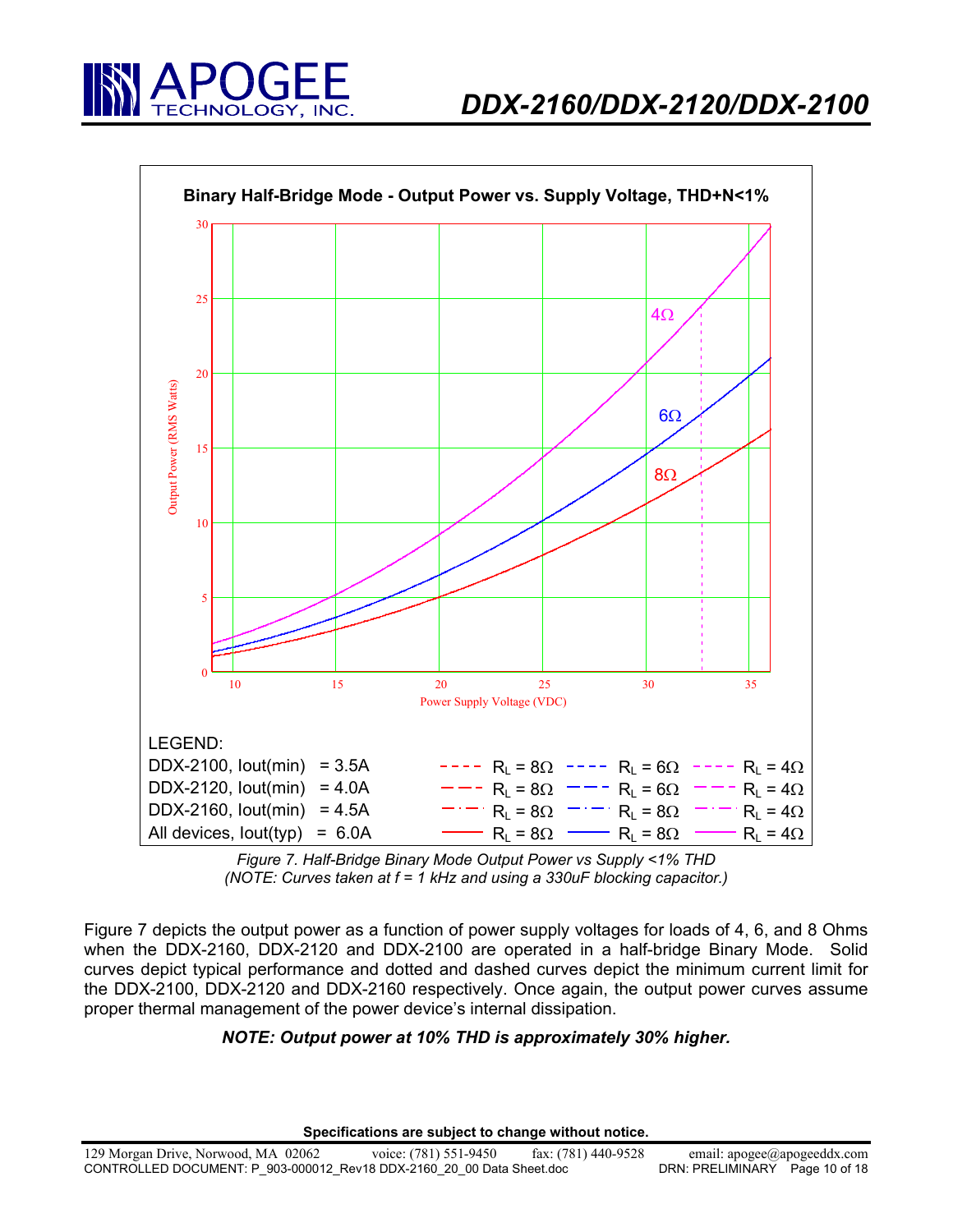

#### **3.8 Typical Stereo Mode Performance Characteristics.**



*Figure 8. THD+N vs. Output Power @ 1kHz, using a DDX-8001 controller* 



# **3.9 Typical Mono Mode Performance Characteristics.**



*Figure 10. THD+N vs. Output Power @ 1kHz Figure 11. THD+N vs. Frequency, 1W*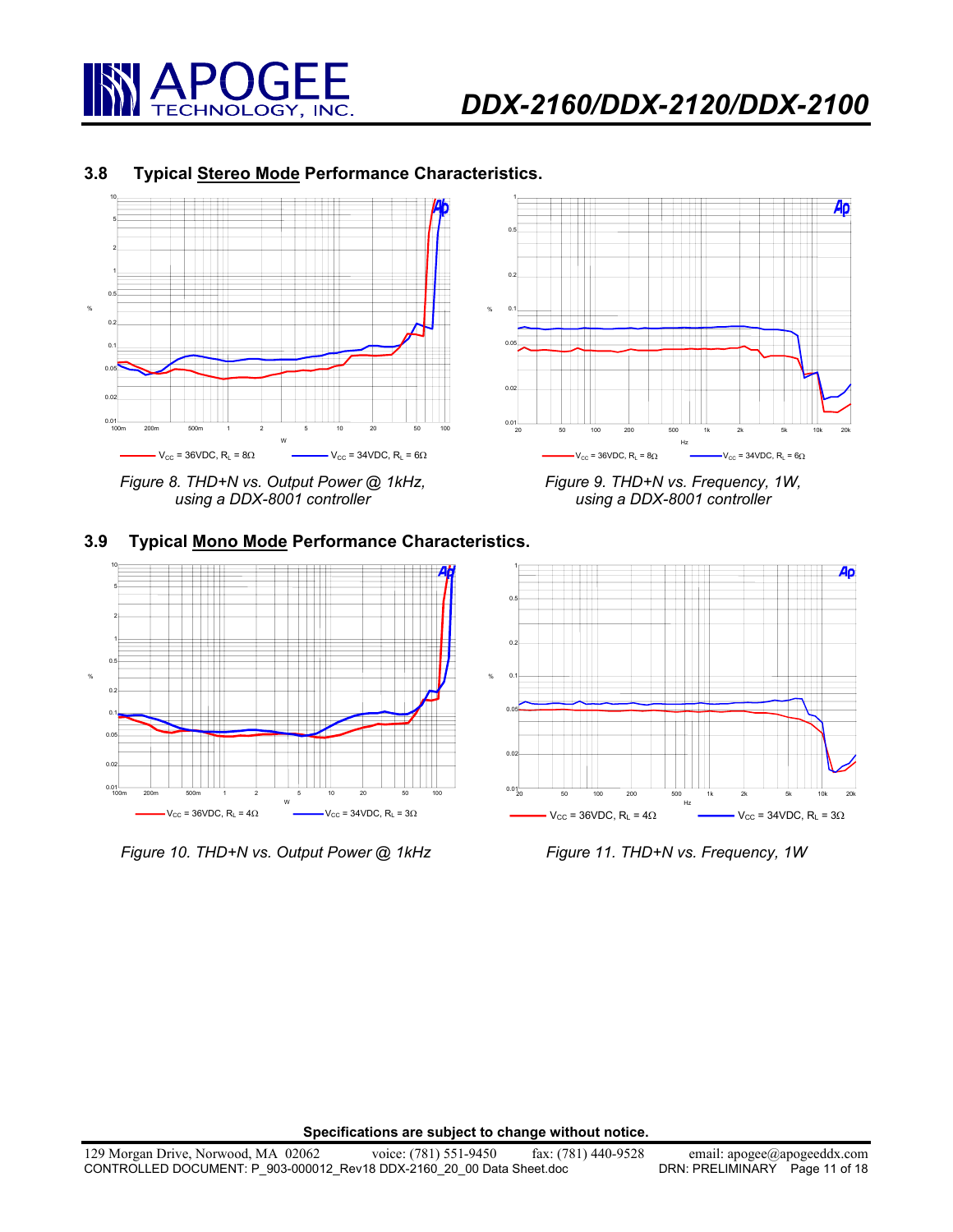

# **3.10 Typical Binary Half-Bridge Mode Performance Characteristics, V<sub>cc</sub> = 36 VDC, R<sub>L</sub> - 4Ω.**



*Figure 12. THD+N vs. Output Power @ 1kHz Figure 13. THD+N vs. Frequency, 1W* 





d B r A









*Figure 16. Typical FFT @ -60 dB, using a DDX-8001 controller*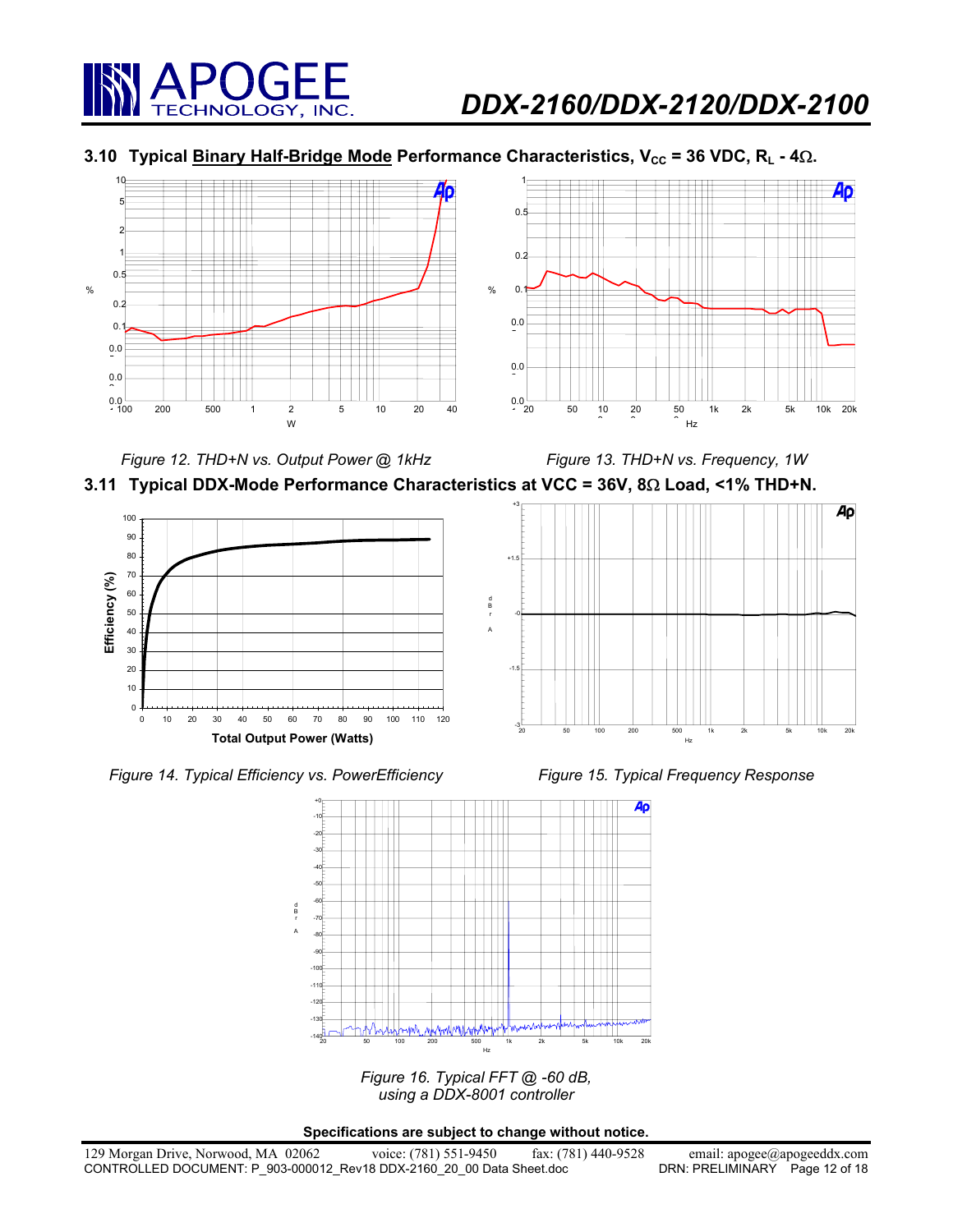

# **4.0 APPLICATION REFERENCE DESIGNS.**

Apogee can provide reference designs for most applications. Contact Apogee Technical Support for more information.

#### **4.1 STEREO MODE**







*Figure 18 -. Sample DDX® Stereo Mode Layout*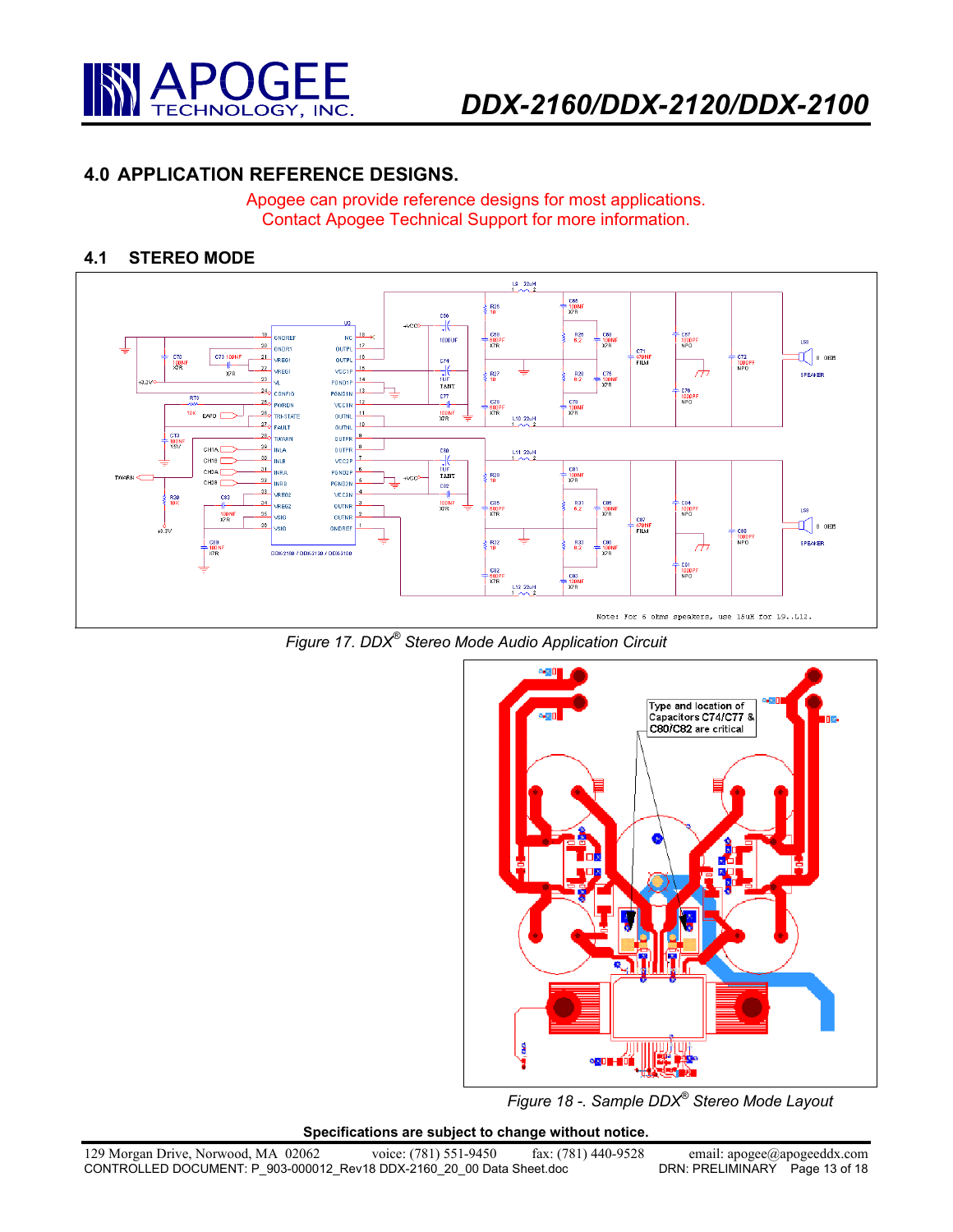

#### **4.2 MONO MODE.**



*Figure 19. DDX® Mono Mode Audio Application Circuit* 



*Figure 20 – Sample DDX® Mono Mode Layout*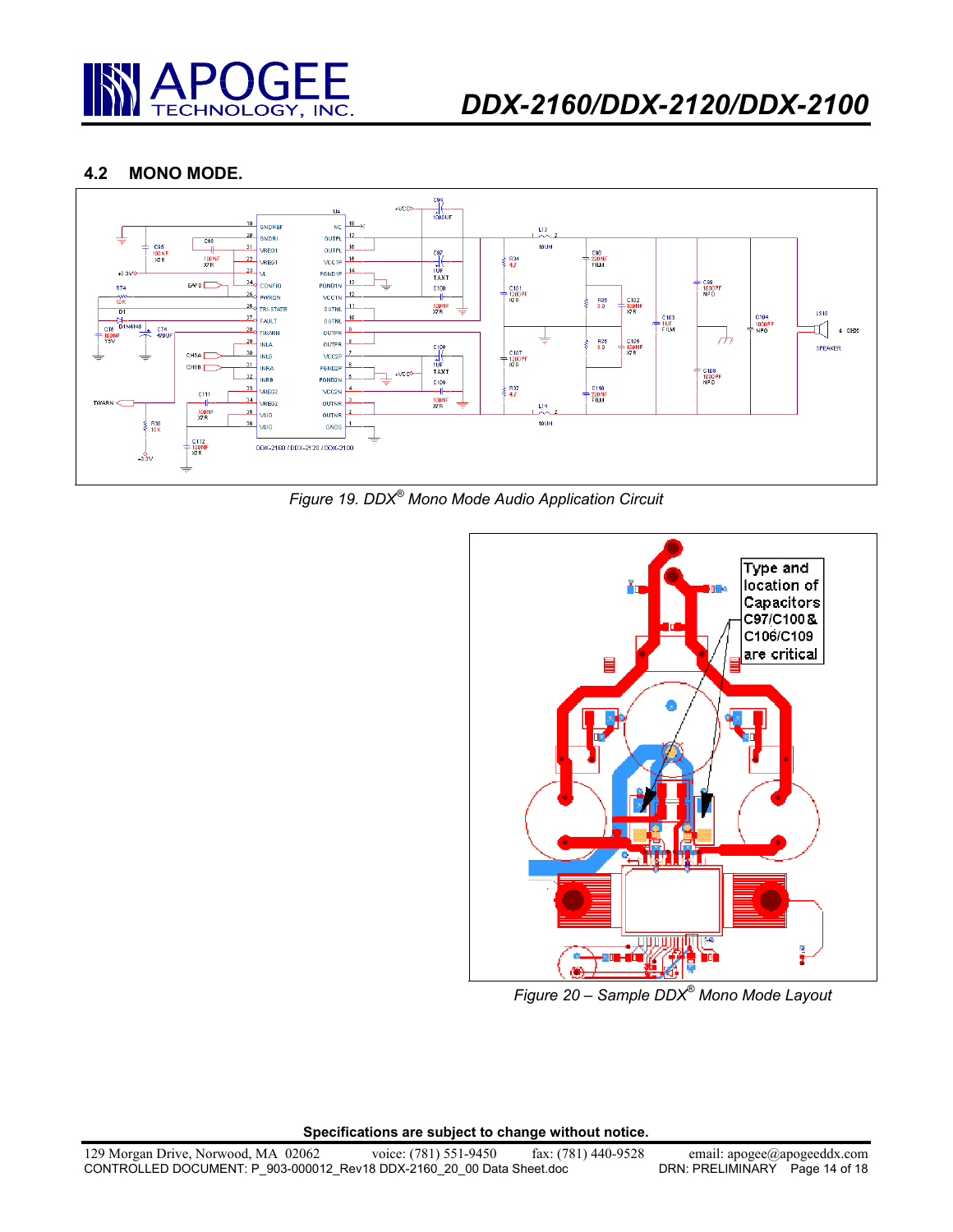

# *DDX-2160/DDX-2120/DDX-2100*

## **4.3 BINARY MODE, 2.1 CHANNEL.**



*Figure 21 Binary Mode, 2.1 Channel Audio Application Circuit (See Note 14)* 



*Figure 22 – Sample Binary Mode, 2.1 Channel Layout*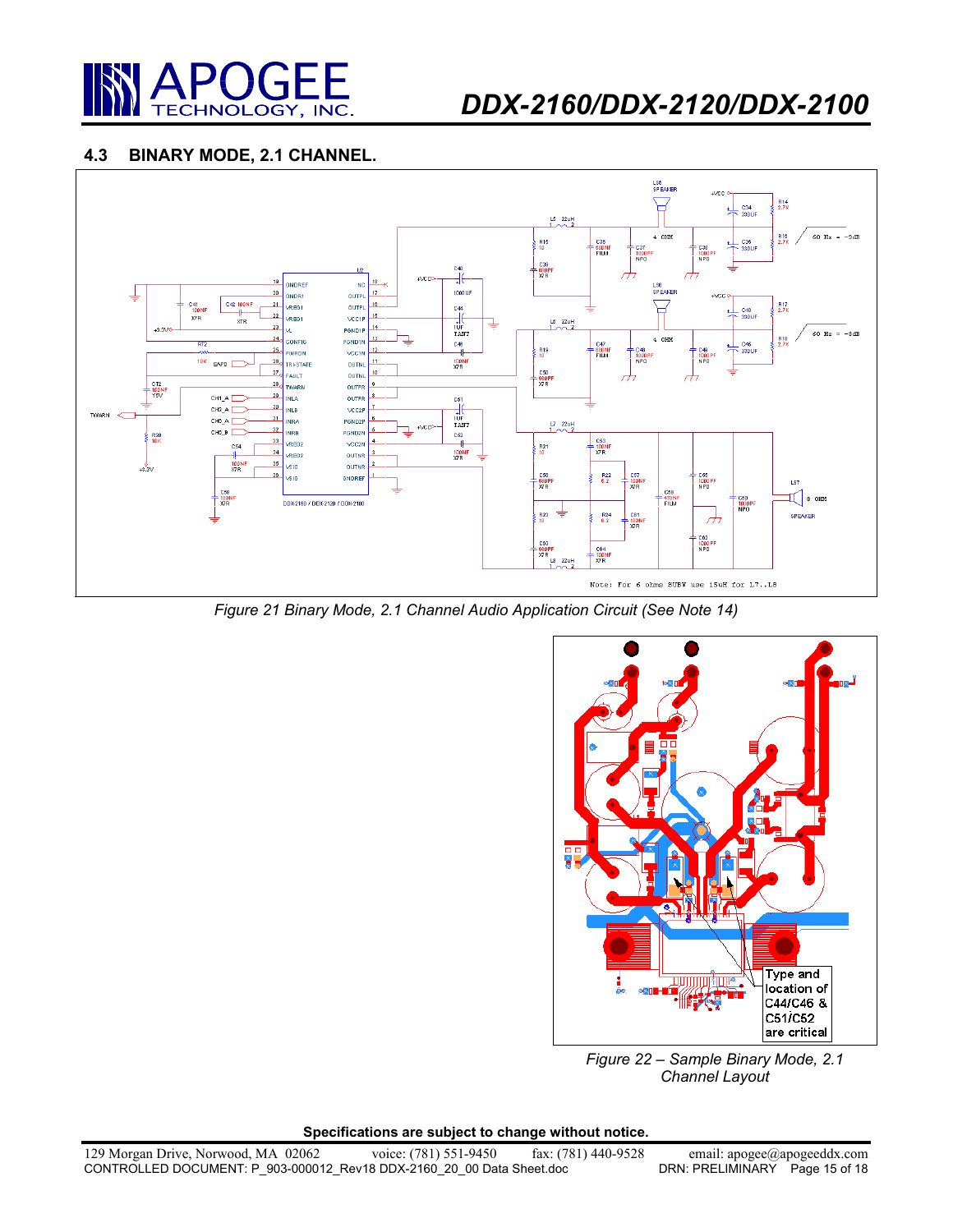

#### **4.4 BINARY MODE, 4 CHANNEL.**



*Figure 23. Binary Mode, 4-Channel Audio Application Circuit (See Note 14) Note 14: Channel mappings in Binary mode schematics apply to DDX-8000/DDX-8228 PWM output channels.* 



*Figure 24 – Sample Binary Mode, 4 Channel Layout*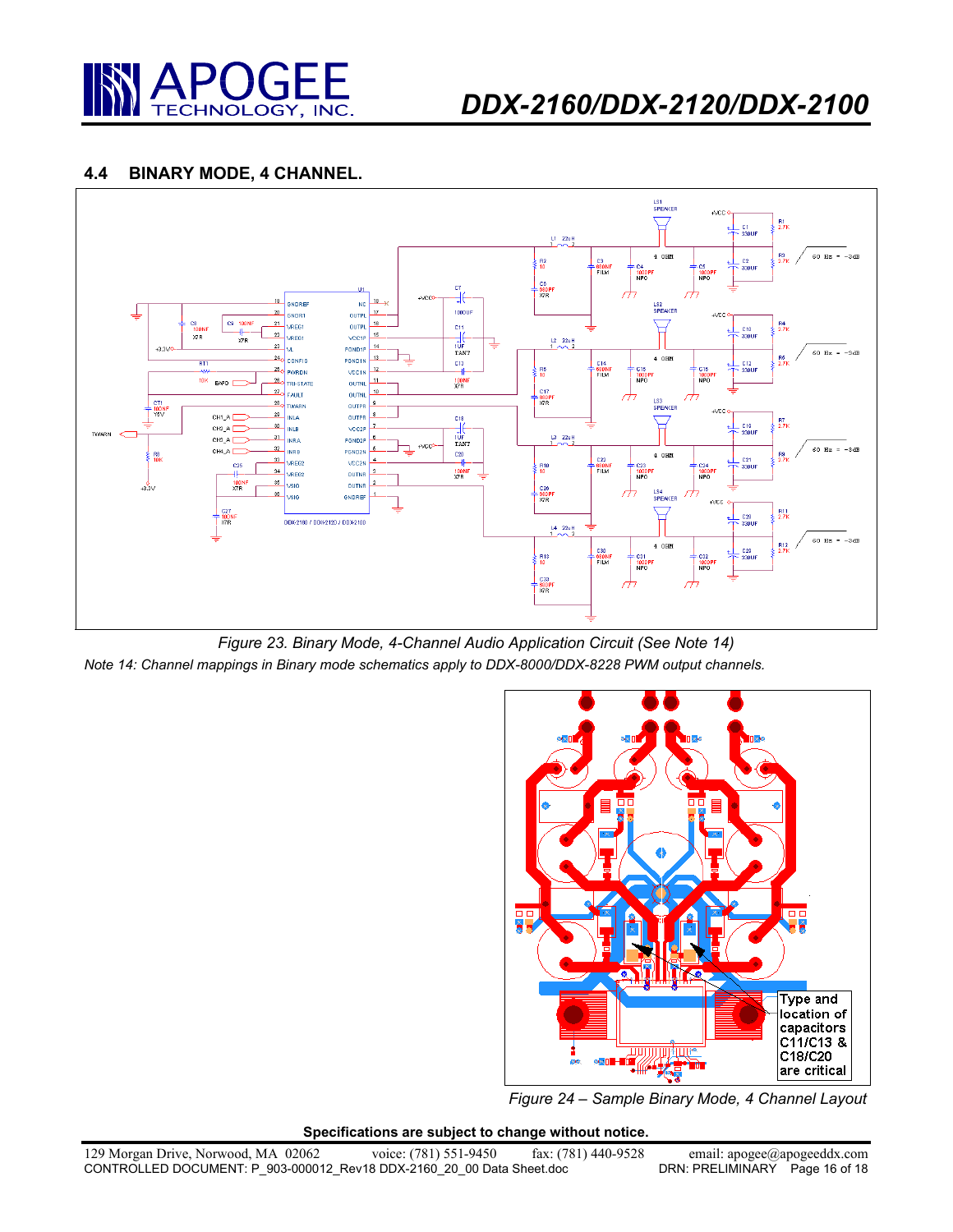

# **5.0 PACKAGE INFORMATION**

## **5.1 Package Outline Drawing**



| Reference<br>Dimension                                                                                                             | DATA BOOK mm             |            |             | <b>DATA BOOK inc.</b> |            |            |
|------------------------------------------------------------------------------------------------------------------------------------|--------------------------|------------|-------------|-----------------------|------------|------------|
|                                                                                                                                    | <b>TYP</b>               | <b>MIN</b> | <b>MAX</b>  | TYP                   | <b>MIN</b> | <b>MAX</b> |
| A                                                                                                                                  | -                        | 3.25       | 3.5         |                       | 0.128      | 0.138      |
| A <sub>2</sub>                                                                                                                     |                          |            | 3.3         |                       |            | 0.130      |
| м                                                                                                                                  |                          | 0.8        | 1           |                       | 0.032      | 0.039      |
| 45                                                                                                                                 | 0.2                      | ä,         | ä,          | 0.008                 |            |            |
| $\overline{a}$ 1                                                                                                                   |                          | 0.030      | $-0.040$    |                       | 0.001      | $-0.002$   |
| ь                                                                                                                                  |                          | 0.22       | 0.38        | 0.000                 | 0.009      | 0.015      |
| c                                                                                                                                  | ä,                       | 0.23       | 0.32        |                       | 0.009      | 0.013      |
| D                                                                                                                                  | ÷,                       | 15.80      | 16.00       |                       | 0.623      | 0.631      |
| D1                                                                                                                                 | $\overline{a}$           | 9.40       | 9.80        |                       | 0.371      | 0.386      |
| D <sub>2</sub>                                                                                                                     | 1                        |            |             | 0.039                 |            |            |
| Ē                                                                                                                                  | $\overline{\phantom{0}}$ | 13.9       | 14.5        |                       | 0.548      | 0.572      |
| E1                                                                                                                                 | L,                       | 10.9       | 11.1        |                       | 0.430      | 0.438      |
| E2                                                                                                                                 | L.                       |            | 2.9         |                       |            | 0.114      |
| E3                                                                                                                                 | L.                       | 5.8        | 6.2         |                       | 0.229      | 0.244      |
| E4                                                                                                                                 |                          | 2.9        | 3.2         |                       | 0.114      | 0.126      |
| e                                                                                                                                  | 0.65                     | ä,         |             | 0.026                 |            |            |
| $\overline{a3}$                                                                                                                    | 11.05                    | L.         |             | 0.436                 |            |            |
| G                                                                                                                                  | ä,                       | ក          | 0.075       |                       | 0.000      | 0.003      |
| ਸ                                                                                                                                  |                          | 15.5       | 15.9        |                       | 0.611      | 0.627      |
| h                                                                                                                                  | ÷,                       |            | 1.1         |                       |            | 0.043      |
| ī                                                                                                                                  | ä,                       | 0.8        | 1.1         |                       | 0.032      | 0.043      |
| М                                                                                                                                  |                          |            |             |                       |            |            |
| N                                                                                                                                  | L.                       | ۰          | 10deg       |                       |            |            |
| R                                                                                                                                  | $\overline{a}$           | -          |             |                       |            |            |
| s                                                                                                                                  |                          |            | <b>Bdeg</b> |                       |            |            |
| Ŧ<br>"D" and "E1" do not include mold flash or protrusions<br>Mold flash or protrusions shall not exceed 0.15 mm (0.006") per side |                          |            |             |                       |            |            |

Mold flash or protrusions shall not exce<br>2: No intrusion allowed inwards the leads